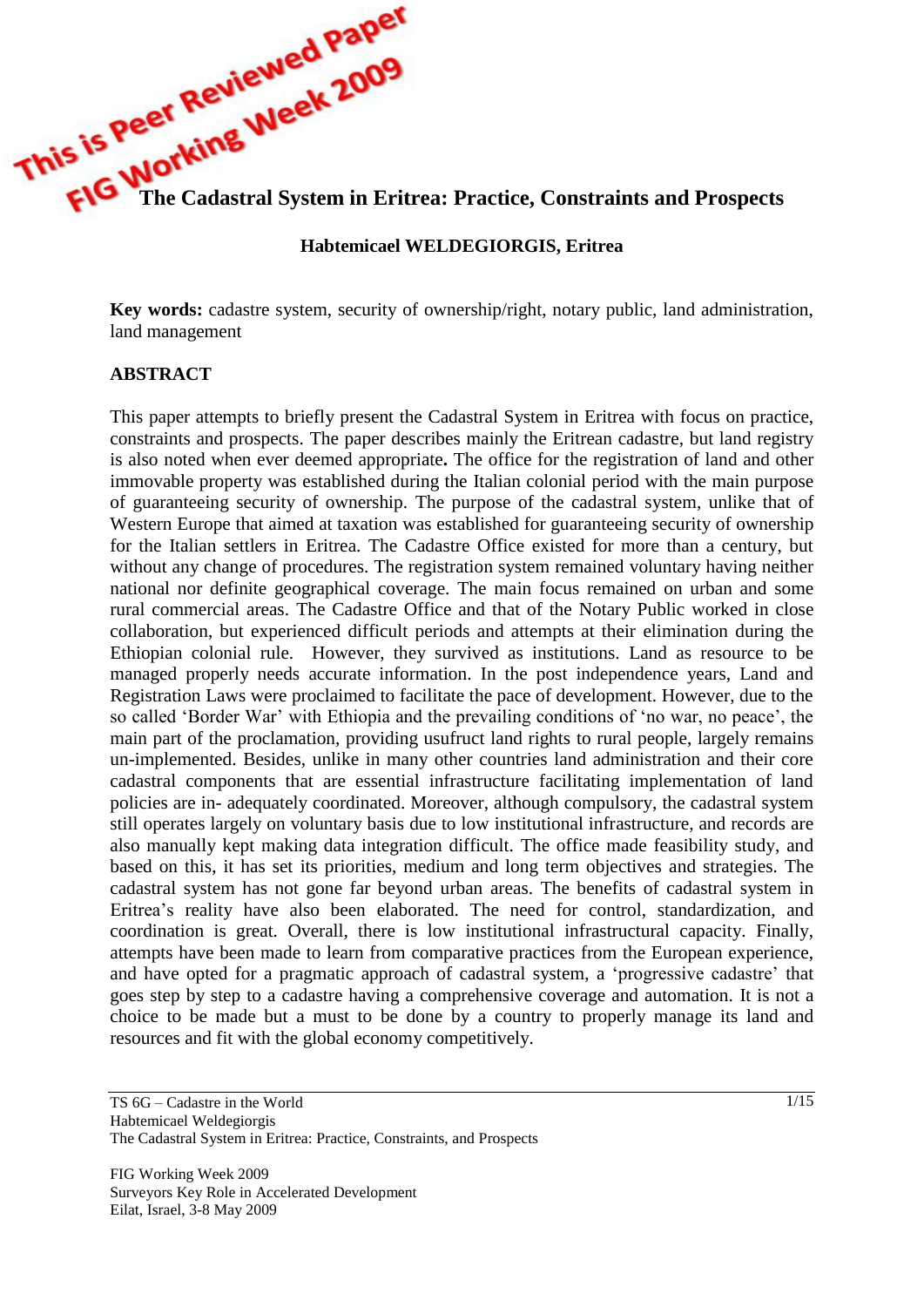# **The Cadastral System in Eritrea: Practice, Constraints and Prospects**

### **Habtemicael WELDEGIORGIS, Eritrea**

### **1. HISTORICAL BACKGROUND**

The office for the registration of land and other immovable property erected over land, the Cadastral Office, was first established in Eritrea during the Italian colonial period in 1888. Although the Italian Cadastre/ land registry systems were influenced by Napoleonic Cadastre, which was adopted by many European countries for the purpose of taxation, the objective of its cadastral system in Eritrea was to secure ownership of property of Italian settlers. However, the Italian cadastral system, like that of Spain remained predominantly fiscal cadastre**,** partially developed and the link between the two was weak. Unlike the Italian one, the cadastre and land registry systems of Germany, Austria, the Netherlands and Switzerland are closely linked (Larsson, 1996, pp. 30- 34). The Eritrean cadastre and land registry was integrated in one office. Cadastre, as a parcel- based land information system for social and economic development developed in many European countries from the need to tax land equitably (Osterberg, 1994, pp. 2- 4) whereas in Eritrea it was developed to guarantee security of property ownership of Italian Settlers, since one of the main goals of Italian colonialism was to make Eritrea a settler colony. It was based on administrative division of land into parcels, having maps and records. To fulfill its mandate it was organized autonomously under the Judiciary. The registration system was manually carried out on voluntary basis and confined mainly to urban areas and some parts of the country where land was allocated to Italian settlers for commercial agriculture. A cadastre or land register system must cover a definite area or whole country to provide the necessary benefits, and the European experiences show that voluntary or sporadic registration is insufficient for establishing comprehensive land records (Larsson, 1996, p. 39).

The Notary Public came into existence with the establishment of cadastral system. At the beginning, Governors were mandated to choose the Notary Public. However, from 1935, it was reinforced according to Italian Proclamation No. 1649 and continued until 1956, when a revised law was introduced. According to this law, the number of public notaries to be licensed, the criteria for competence, withdrawal of license etc. was mandated to the Judiciary. The Notary Public and the Cadastral Office worked in close collaboration in the registration of property transactions. However, during the Ethiopian colonial rule, especially the Derg (Higher Military Committee), the Notary Public survived attempts of elimination as an institution and continued as an independent body up-to the end of 1995 (Weldegiorgis, 2007, pp. 1-2). After this period, it has been restructured only under one zonal administration, that of Zoba (Region) Maekel, while in the other five regions it is yet to be re-organized.

A 'Notary Public is an officer authorized by state law to certify documents and to take oaths' (World Book Encyclopedia, 1994). Many documents need to be notarized before they become legally effective. The Eritrean Notary Public plays the role of an agent for the authenticity of contract agreement in the transfer of immovable property, prepares all the paper work of agreement, authenticates title- deeds and sends them to the Cadastral Office for official title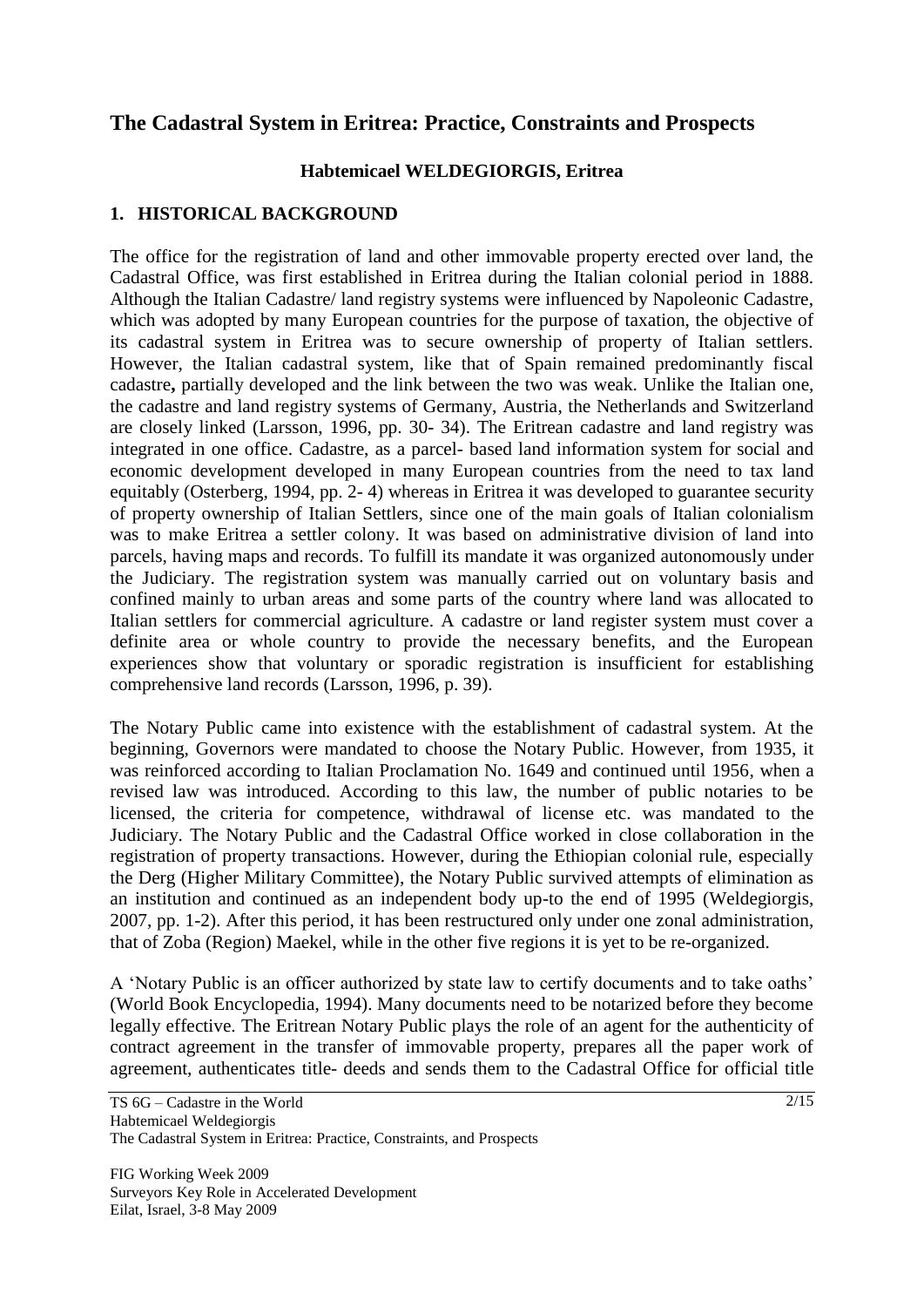registration, which is a certificate of ownership. The deed is a record of contract of a particular transaction – purchase, inheritance, donation, etc. - that serves as specific agreement. It is similar to other countries' 'real estate agent', like that of Sweden which facilitates the sale of property (Swedessurvey, 1998). But unlike in other countries, the Eritrean Notary Public prepares most of the paper work related to contract of the vendor and buyer. The office registered buildings that had physical plan and habitation license for the main urban centers as well as properly surveyed for land sporadically allocated mainly to settlers for commercial agriculture. In this way the office has continued for over a century, but without any qualitative change in its procedures.

During the Ethiopian colonial rule, particularly the 'Derg' all houses considered extra were nationalized. Besides as thousands of Eritrean nationals joined the armed struggle for liberation or fled to other countries, their property, particularly the unregistered ones, and in the squatter areas changed ownership through either close relatives to save the property from nationalization or through selfish individuals by bringing so-called witnesses to the 'kebelie' (Administration) and being approved by 'Frdi Shengo' (Community Court). It was indeed a paradox where legal owners lost protection of property. All these painful and illegal practices endangered the main purpose of the cadastre: guaranteeing security of property ownership. Because of nationalization, the construction industry came almost to standstill during this period. During this time the office of the Cadastre and that of the Notary Public narrowly escaped attempts of elimination as all extra-houses, small and large, were nationalized and the need for registration of private houses was considered as a bourgeois practice.

After independence the Cadastre Office continued functioning and despite some shortcomings, it was the main supporter and reliable source of evidence providing property security in the Housing Commission's process of verification of property ownership. The Commission for the Verification of Houses was established in early 1992 to verify and ascertain ownership and to return the nationalized houses and property that had lost their legal owner to their rightful original owners. The nationalized houses, particularly those of Italian settlers in Eritrea had already been compensated in early 1980s, by the Italian government according to agreement signed between the Ethiopian and Italian governments. As stated above, the registration system was partial and incomprehensive, however, maintained property records with utmost care and its contribution to the new registration system is of paramount importance: having a tradition of registration in itself is an advantage.

In 1994, the state of Eritrea stated its land policy in its Macro- Policy. The land policy was followed by Proclamation NO. 58/1994 - A proclamation to reform the System of Land Tenure in Eritrea, to determine the Manner of Expropriating Land for Purposes of Development and National Reconstruction, and to determine the Powers and Duties of the Land Commission. However, the introduction of an efficient, simple and modern system for the registration of land and buildings was imperative for an effective implementation of Land law, and expediting national economic development. Hence, Proclamation NO. 95/1997 - A Proclamation to Provide for the Registration of Land and Other Immovable Property was issued. It repealed and replaced all previous laws, proclamations, provisions, regulations and directives that have hitherto been applicable to the registration of land and other immovable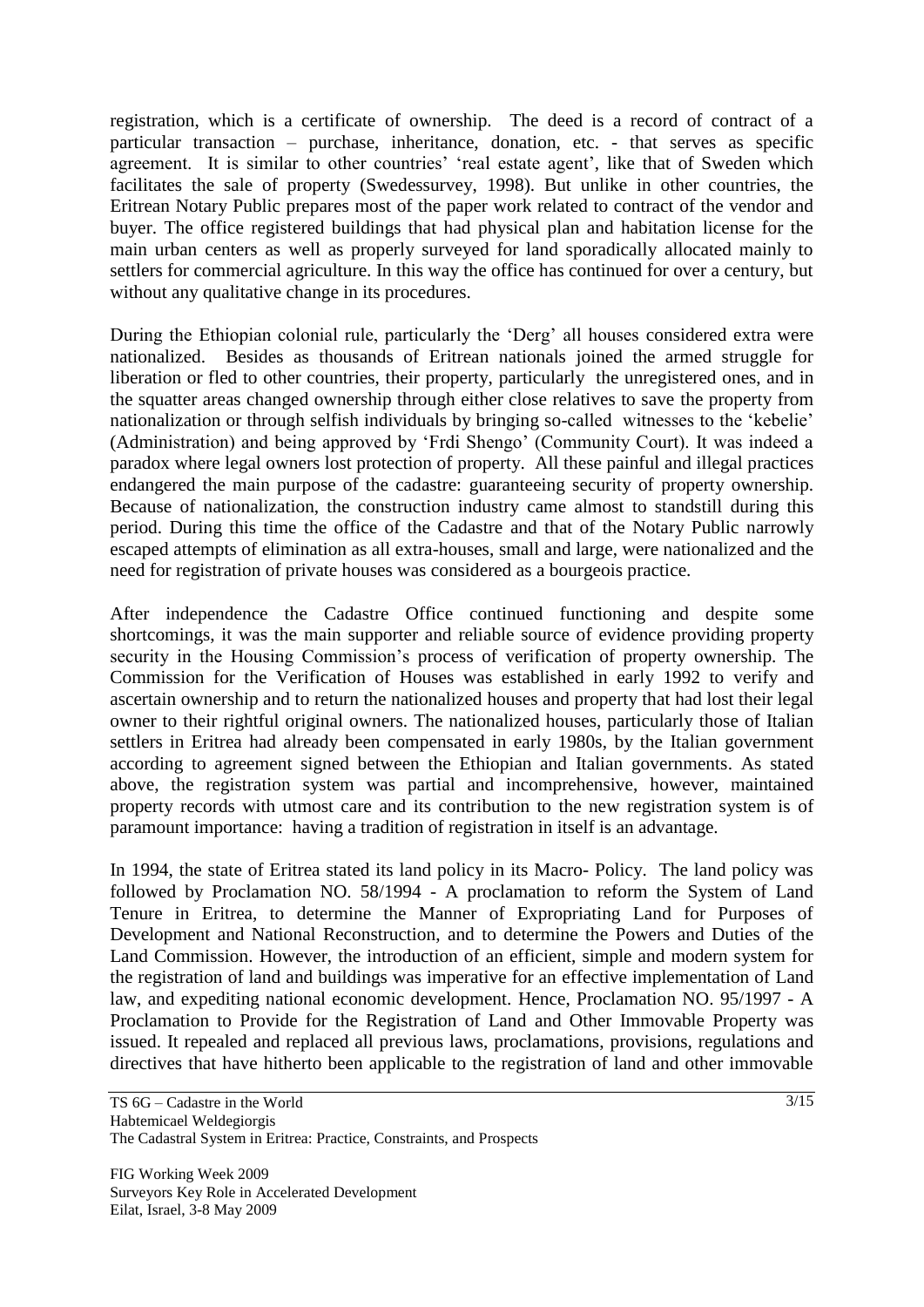property. The Proclamation made 'title registration', like in many countries compulsory.

At present, the Cadastre Office is under the Ministry of Land, Water and Environment (MLWE). By the end of August 1999, it was restructured as a Division in the Department of Land, of the MLWE. Previously it was under the Ministry of Justice. As land, water and environment are strategically important resources of the country, the three complementary departments, Land, Water and Environment merged into the MLWE, which was established in March 1997 during the second government restructuring process. The MLWE (see Fig. 1) is a regulatory body responsible for the management of land, water and environment of the country at policy level. The cadastre system is a tool for proper management of land and its resources and hence the Cadastre Office, which was upgraded to a department during the third quarter of 2003, became a fourth Department. The Zonal Offices of the Ministry, with the status of division coordinate the units of the Departments and undertake operational work under the Zonal Administration. The Land Unit within the Division, for example, is responsible for land allocation, land lease contract/certificate, etc. Unlike the other departments, the Cadastre Office has only two Zonal Offices: the offices for Zoba Semienawi Keih Bahri (Northern Red Sea Region) and Zoba Debub (Southern Region), which were established respectively by the end of the first quarter of 2006 and second quarter of 2007. These offices although coordinated by the division of the Ministry receive work guidance directly from the main Cadastral Office.

# **2. THE CURRENT PRACTICE OF ERITREAN CADASTRE**

# **2.1 The Way Land Administration and Cadastre systems are organized**

The cadastre and land register systems in Western Europe are closely linked. However, the French cadastre system as a pioneer has not progressed far in the link of the two relative to other countries, and its influence is also seen in its former colonies in North and West Africa where cadastre and land register cover only a portion of land (Larsson, 1996, p. 30) like that of Eritrea. On the other hand, in the European sense there had never been a cadastre in England and in its former colonies until recently. But its land registration system has had strong influence in the former colonies. For example, the Torrens system of Australia (including New Zealand), influenced by English law and practices has a 'title register' of land and the impact of this system is also seen in East Africa like Kenya and Western Canada (Ibid, pp. 44-51). Poor and developing countries like Eritrea need to learn from these experiences in order to properly manage their land and its resources.

Land is scarce resource that needs to be managed in a very sensible way, hence the need for land management. Land management, which includes activities relating to its management as resource from environmental and economic perspectives is a process by which the resources of land are put into good effect for the best use of humans (ECE, 1996, p. 5). To do so accurate information of land and its resources is imperative. Towards these goals, the government of Eritrea issued the Macro Policy (GoE, 1994) in which it stated its land policy, and issued other proclamations related to land, and registration of land and other immovable. The land policy includes implementing fundamental policy decisions about the nature and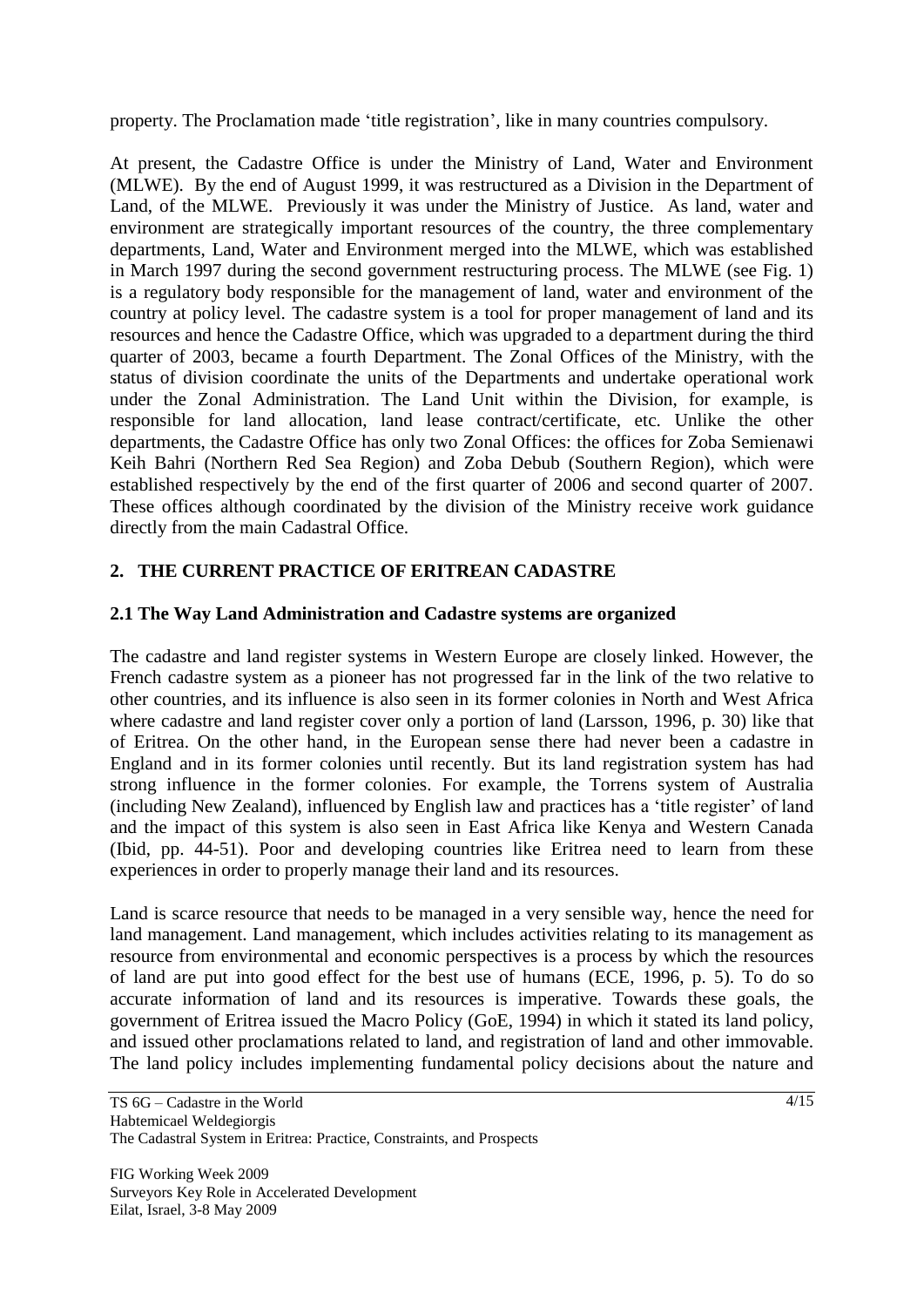extent of investments in land and routine operational decisions by land administrators. Understanding the critical constraints to development, the Macro Policy stated the overall development objectives: creation of modern technically advanced and internationally competitive economy with the objectives of encouraging long-term investments in agriculture and environmental management, assuring women's right to land on equal basis with men, and promoting commercial agriculture. The main elements of the land policy are as follows:

- Ownership of land in Eritrea is the exclusive right of the government.
- Every Eritrean citizen and all foreign investors have the right of access to land for farming, pasture, housing and development purposes.
- All land left from allocation to usufructuaries will be directly administered and its utilization decided by the government.

Land policy is generally related to economic development, social justice and equity, security of tenure, political stability, etc. and need to be followed by land legislation and hence Land Proclamation NO. 58/ 1994 was proclaimed. The main reasons for the Proclamation were:

- Existing systems of land tenure and laws were found to be obsolete and incompatible with the development objectives of the government;
- The programs of reconstruction and development were getting on the verge of becoming non-functional;
- Land disputes were increasing from time to time;
- Land degradation: diminished productivity, destruction of forests and vegetation, depletion of agricultural resources, etc.

Thus, to meet contemporary demands and pave the ways for the progress of the country's socio-economic situation, the Eritrean land tenure system should:

- Assure agricultural and industrial development;
- Promote initiative and motivation among beneficiaries and producers;
- Encourage private investment and initiative;
- Avoid land contradiction, friction and dispute;
- Pave the way for the improvement of the living standard of the people; and
- Be standard and applicable throughout the nation.

These objectives were envisaged to be attained by replacing the existing progress -impeding land tenure system by a new and dynamic system, which has the following main features:

- All land is owned by the state;
- All Eritrean citizens (≥ 18years) shall have equal rights to free *tiesha* land for residence in their village;
- Agricultural plots of land shall be given on usufruct rights for those whose livelihood is farming, but can not be transferred;
- Usufruct rights in land are given for life-time of the individual and offspring are given preferences in their reallocation after the death of usufruct holder;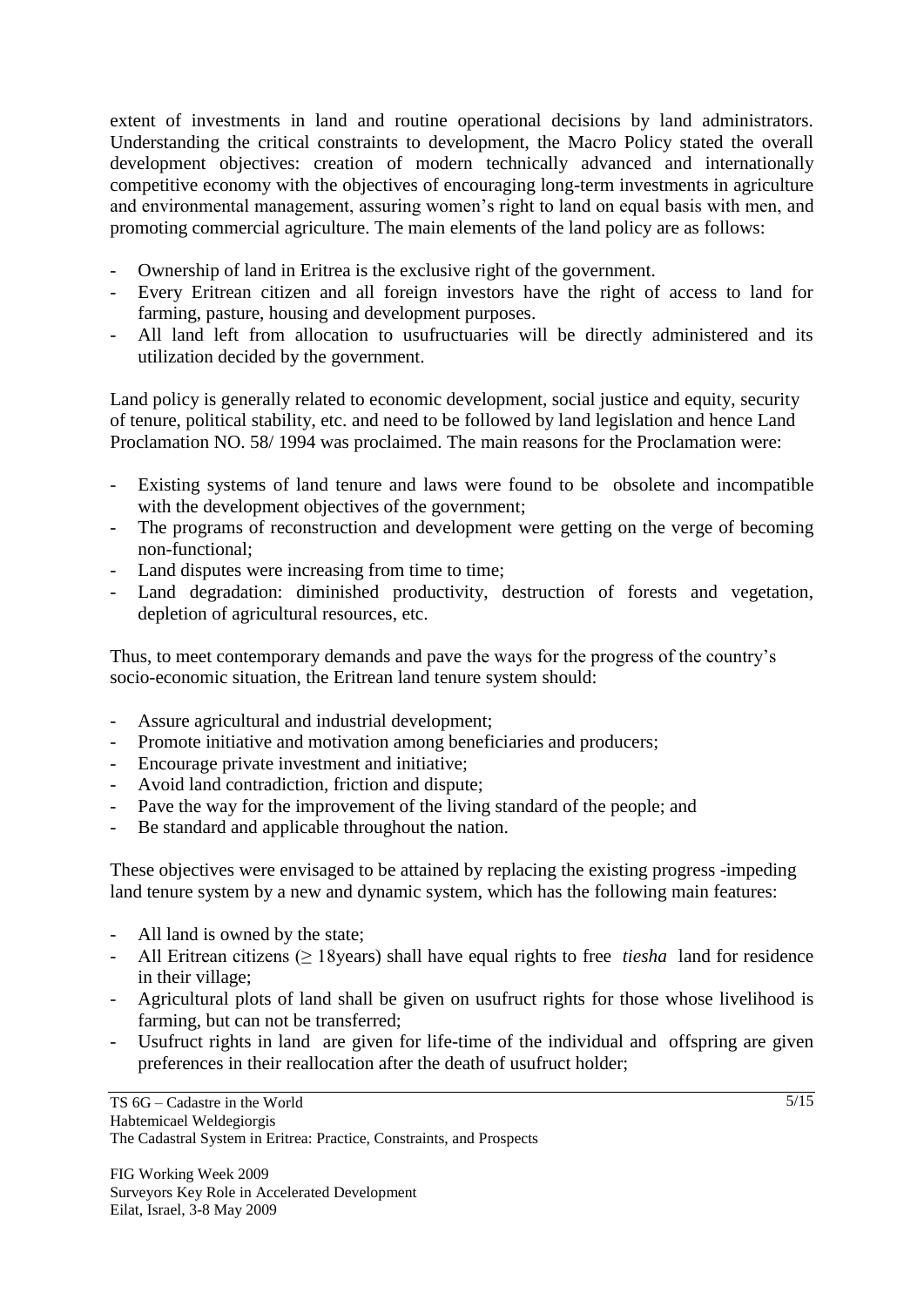- Leaseholds are provided for housing, commercial and other social services;
- Women shall have equal rights to land as men.

Land legislation that is a means for implementing land policies, gives definitions and rules regarding the nature of land tenure and connected property rights. To fill this gap, Legal Notice NO. 31/ 1997 - Regulations for the Distribution and Administration of Land was issued. But this was not adequate for effective implementation of the land law; and as stated above Proclamation NO. 95/1997 was also issued. Its main tenets and main mandate of the Cadastral Office can be summarized as follows:

- Register all land, rights over land and duties that emanate from such rights, and the transfer of property through sale, donation, succession or other manners.
- Designate Eritrea as one registration district or, as may be necessary, establish registration districts to open and consolidate registries, issue directives pertaining to the administration and monitoring of the registration districts.
- Properly register, as necessary, all *tiesha* land, agricultural usufruct, leasehold, as well as land being utilized and unutilized by the government.
- Give information to persons enquiring transfer of buildings, whether the property has any encumbrances or not by charging appropriate service fee.
- Register right holders together with immovable property erected over it, to land allocated prior to the promulgation and restrictions thereof in accordance with the directive to be issued, based on this proclamation.

The main purpose of the cadastre in land and property registration is to establish certainty of ownership and right through publicity and legal protection. Similarly, the main focus of the Eritrean Cadastre has been the registration of rights over land parcels and ownership of buildings. Data in the cadastre include: textual data of property description such as property identifier, zip code, property address, location, land use, land and building area, building date and type, building purpose and license, the nature and duration of use, boundaries, etc.; proprietorship section such as owners/right holders name, address, Id number, spouse name, date of purchase, vendor's name and address, etc; and encumbrances such as mortgage, pledge, release of mortgage/pledge, etc. The spatial system is yet to be integrated.

Cities and towns are growing fast. Asmara, the capital city, for example, had a population of 98,000 of whom 53,000 were Italians in 1939 (Free Encyclopedia, 2009). According to municipal registration it had a population of 429,939 in 1998, and this has now grown to 570, 000. The number of parcels, buildings, or deeds that can be registered could be estimated from the fast growing population since obtaining actual statistical data is not easy. Parcels of land may be given for building purposes but their registration in the Office depends on the processing by other departments. Because of this tens of thousands of constructed buildings are still unregistered. This should be seen in the light of the Office and related departments' low institutional infrastructure. The following statistical data are illustrative of the small scope of work done.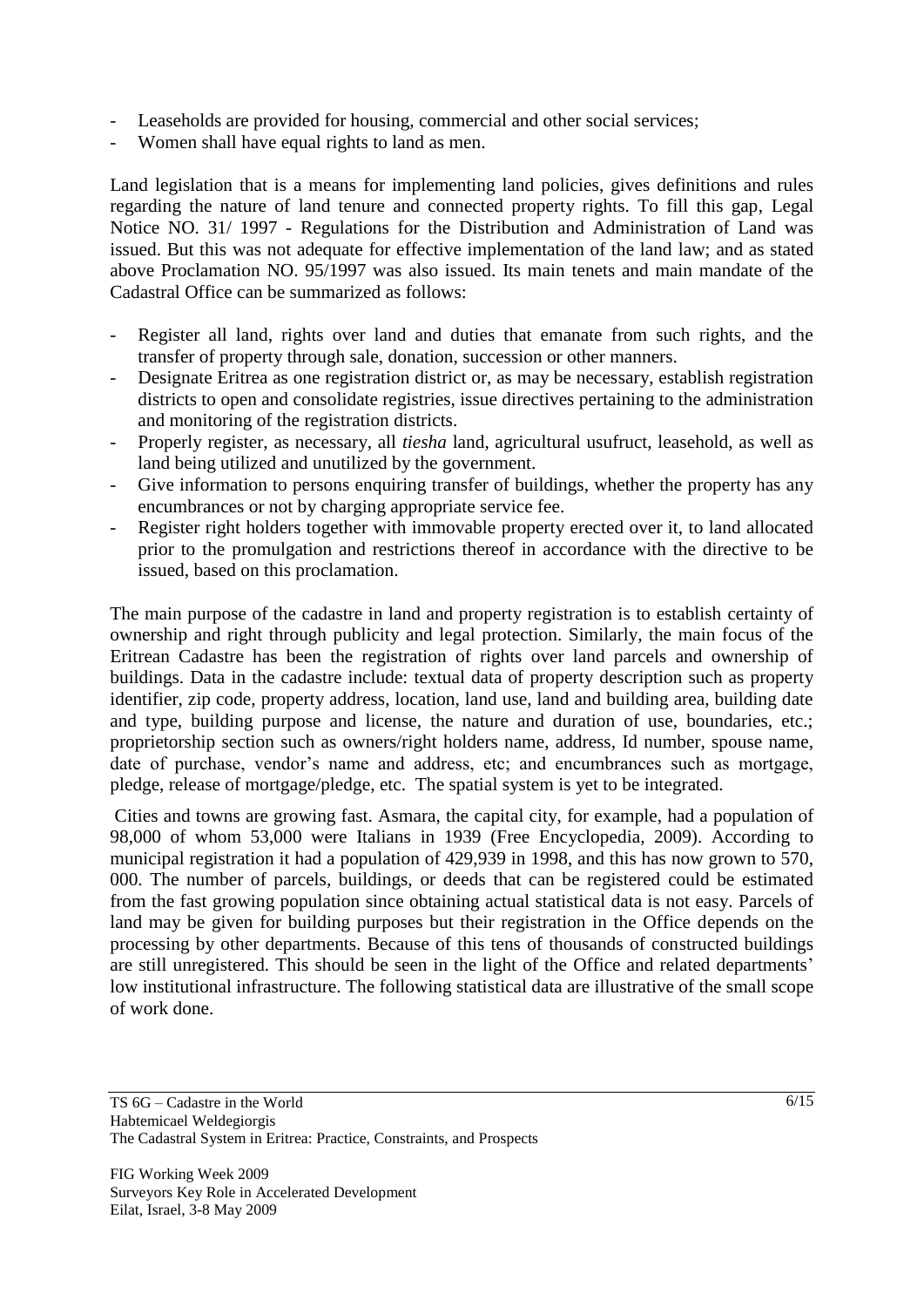| Year      | Registered buildings | Mortgage/pledge | Release   |
|-----------|----------------------|-----------------|-----------|
| 1992-1998 | 3,287                | 1,317           | 2,616     |
| 1999-2008 | 14,678               | 3.924           | 4,631     |
| Total     | $17,965^*$           | 5,241           | $7,247**$ |

Note: During 1992-1998 the Cadastre Office was in the Ministry of Justice and from 1999 in the MLWE.

\*Includes primary and secondary (sale, inheritance and donation) registrations

\* \* Release of mortgage or pledge includes of previous periods

In primary registration, the building is verified in the technical office of the Municipality against the approved plan and after being given building license is sent to the Cadastral Office with other related documents for title registration. As in other countries stamp duty and registration fee is set for primary registration, transactions and mortgages. The stamp duty and registration fee vary from country to country; for example, compared to that of Sweden the Eritrean one is small. The Eritrean fees, which were revised and introduced in February 2007, are the following:

- Title registration - 150.00 ERN (official exchange rate

o 1 US Dollar = 15 Eritrean Nakfa) Mortgage registration - 100.00 ERN Release of mortgage - 50.00 ERN Correction of document errors - 20.00 ERN Information on the status of property - 15.00 ERN True copy of a document - per copy - 5.00 ERN

The above fees are decided on arbitrary basis and are being paid in the Cadastral Office upon registration. The stamp duty charged by the Notary Public is 5.00 Nfa whereas for a property being bought is charged property transfer fee of 9% of assessed value by both the Ministry of Finance and Zonal Administration. The % of the assessed value of Eritrea looks relatively higher than that of Sweden whereas that of the stamp duty and mortgage are low. The rate of stamp duty in the registration of property conveyance in Sweden is based on the assessed value: 1.5% for private individuals and 3% when a property is bought by a legal person and for mortgage registration 2% of the sum and is collected upon collection of documents (Swedessurvey, 1998, p. 10). The transfer cost of buying a house in countries like France, Portugal, Spain, Ireland, Italy, Germany, etc. is higher than that of Sweden, and particularly those of France, Portugal and Spain higher than that of Eritrea.

According to the Proclamation (NO. 58/94), land as a state property can not be sold and hence may imply that land has no financial value. But, in reality it has implicit value reflected in the variable selling price of similar buildings having similar land areas and located in different zones of a town**.** For example, the selling price in the center of the city (Asmara, the capital city of Eritrea) is almost double that in the periphery of the city. This shows that location is the most important factor in determining value. Besides, where land is privately owned it is used for mortgage whereas in countries where land is state owned, like in Eritrea, immovable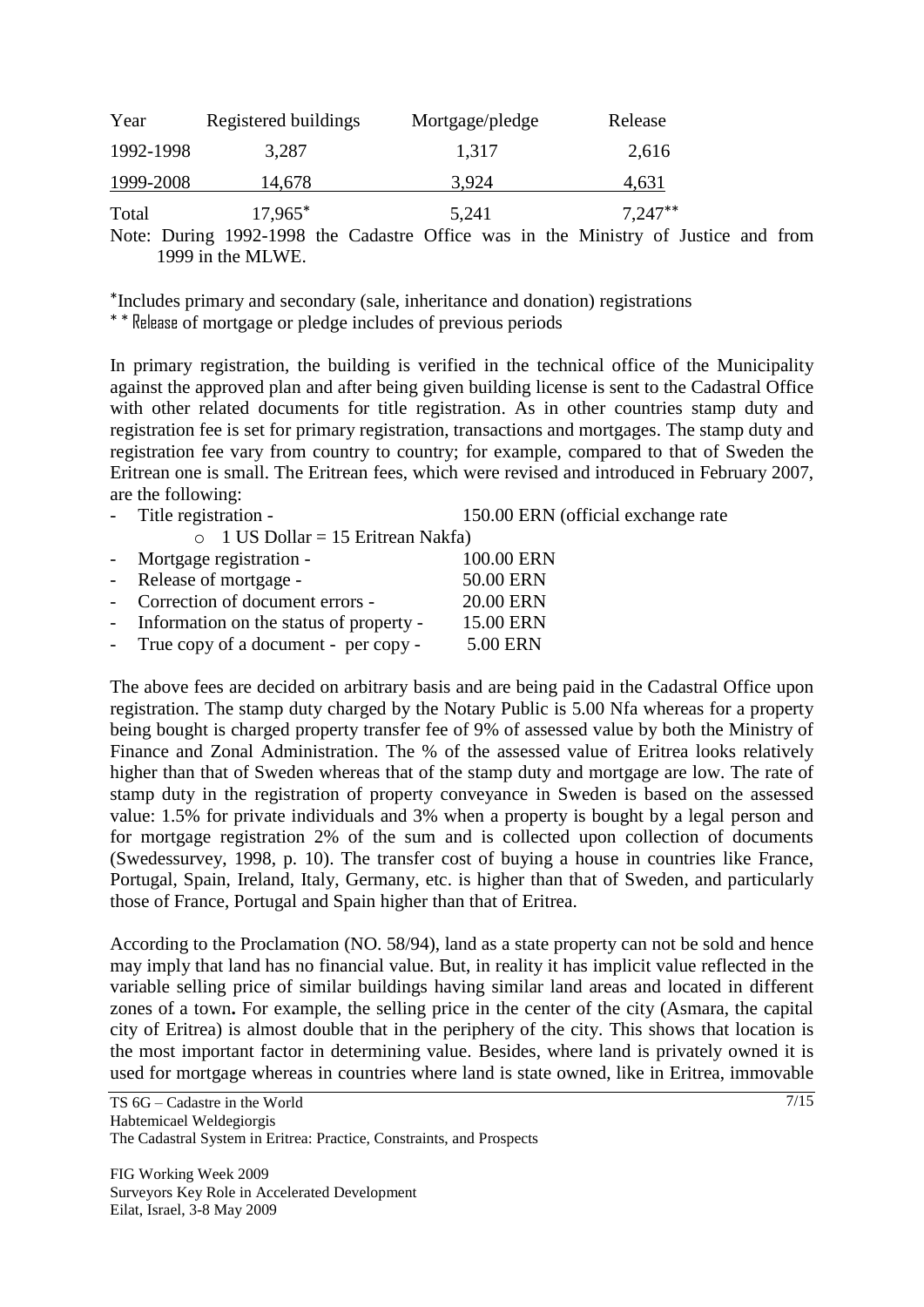property erected over land is used for mortgage. Mortgaging is the basis for security of loans for investment. The owner applies for mortgage registration to the banks or other financial institutions for a property registered in the Cadastral Office. All mortgages are handled by banks and other credit institutions and sent to the Cadastral Office for registration. Then the property is kept under mortgage registration and is not released until full payment of the debt is made. Moreover, annual rural tax amounting 18.00 Nfa is paid for agricultural lands allocated to the peasants on usufruct rights on the basis of flat rate, irrespective of the size and fertility of land. This amount of tax which had been continuing for a long time needs revision. It is widely believed that land to serve for development it ought to be privately owned and marketable. Land in Eritrea as state owned is not marketable, but a usufruct right to land is given for life- time and the lease contract extends up to 60 years. This is relatively short compared to many countries, which reach up to 99 or 999 years (Larsson, 1996, p. 42)**.** However, it can be renewed when the contract term expires.

Urban land is one of the most valuable economic and social resources of any country that needs adequate measurement systems for proper management and control. In Eritrea, the Cadastral Office (see Figure 1) is mandated for the registration of land and other immovable whereas the Department of Land is mandated for land use plan, land allocation, cadastral surveying, land lease contract and implementation of land laws. Besides, cadastral surveying of urban and semi- urban areas is being carried out by the Department of Urban Planning and Development in the Ministry of Public Works. In addition to this, cadastral surveying of buildings in Asmara is being carried out by the Department of Infrastructure of the Municipality. In the naming of parcel id (slight difference) and naming of property boundary differences exist between that of the Municipality and Land Department. The Department of Land follows the internationally recognized bearings of North, South, East, West whereas the Municipality uses descriptor like In front, Behind, Right and Left using the front gate as reference point, and looking outward.

In countries like Sweden, the National Land Survey is responsible for surveying, but municipalities with the necessary competence are also entitled to carryout property formation and registration (Swedesurvey, 1998, p. 2). But unlike that of Eritrea, in Sweden and many other European countries there is standardization and competence. In Eritrea, the relationship amongst the Departments is horizontal and all these works need appropriate control, coordination and standardization. In many countries, the land administration systems and their core cadastral components (Annex 1, Figure 2) are essential infrastructure facilitating implementation of land policies. In such systems the cadastral parcels through land administration and management systems give the basic infrastructure for running the interrelated systems within the areas of land tenure, land value and land use (Enemark, 2003, p.6).

TS 6G – Cadastre in the World Habtemicael Weldegiorgis The Cadastral System in Eritrea: Practice, Constraints, and Prospects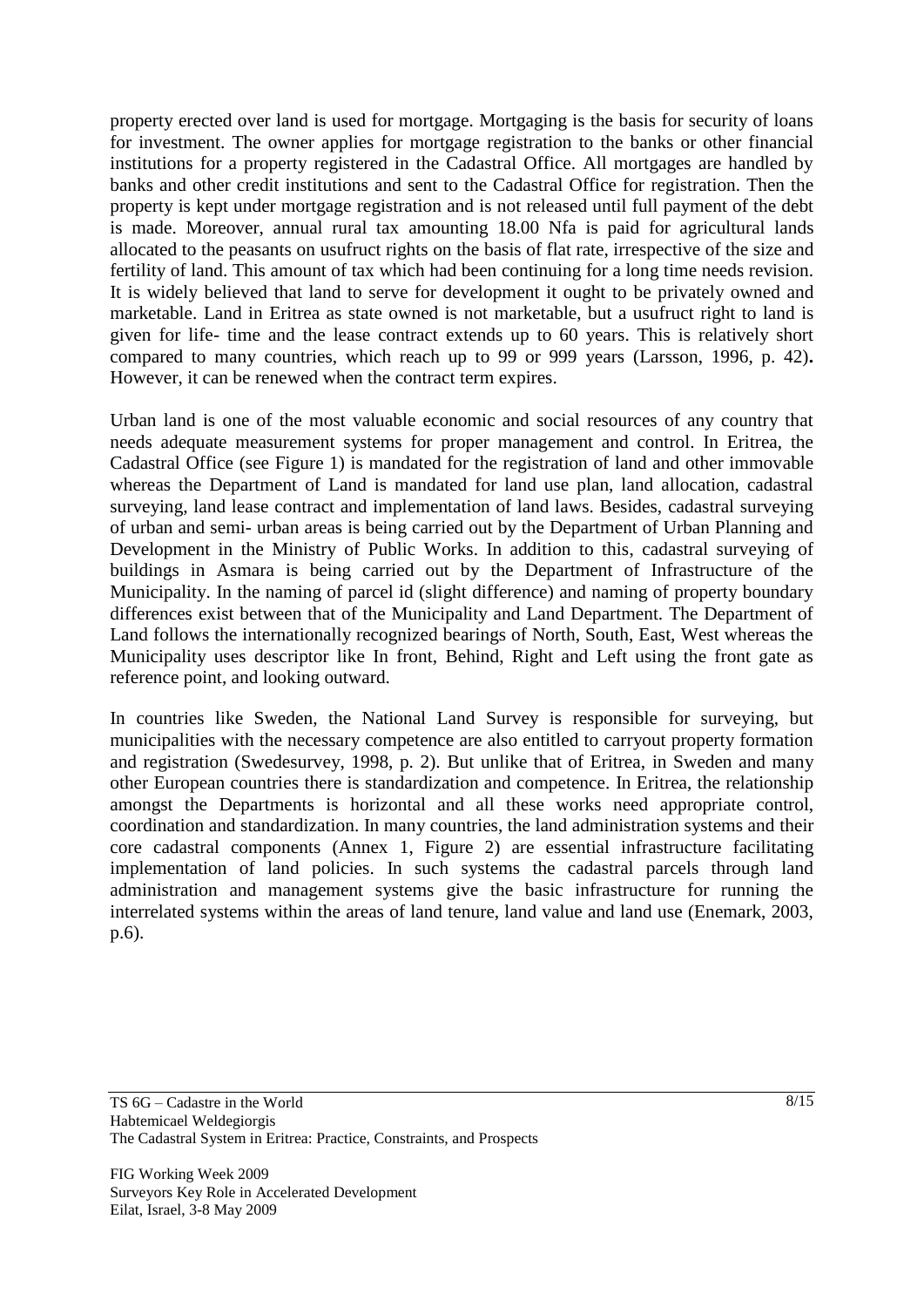

**Figure 1**: Organizational Structure of the MLWE

\* Indicates the number of zonal offices established and are operational

#### **2.2 Practicalities and comprehensiveness of the system**

There is access to land by both men and women; the main problem is that usufruct right to agricultural land, which is main tenet and content of the proclamation, is yet to be implemented according to the Land Law. Besides, allocation of land lease to housing purposes and upgrading squatter areas have not proceeded with the desired strides. The costs could be high, but providing sites for housing purposes and upgrading squatter areas to properly planned houses looks unavoidable. This delay might have been caused by the 'Border War' with Ethiopia and the 'no war, no peace' situation prevailing after the Ethiopian government refused to abide by the 'final and binding' verdict of the Border Commission. Moreover, there is inadequate institutional infrastructure to carry out effective cadastral mapping/surveying work.

According to the Registration Law, registration is compulsory but because of the above conditions it has not gone far beyond the voluntary one. Records are also manually kept that makes integration of data difficult. It is only with the help of computer technology and through the registration and formation of computerized land information systems (LISs) that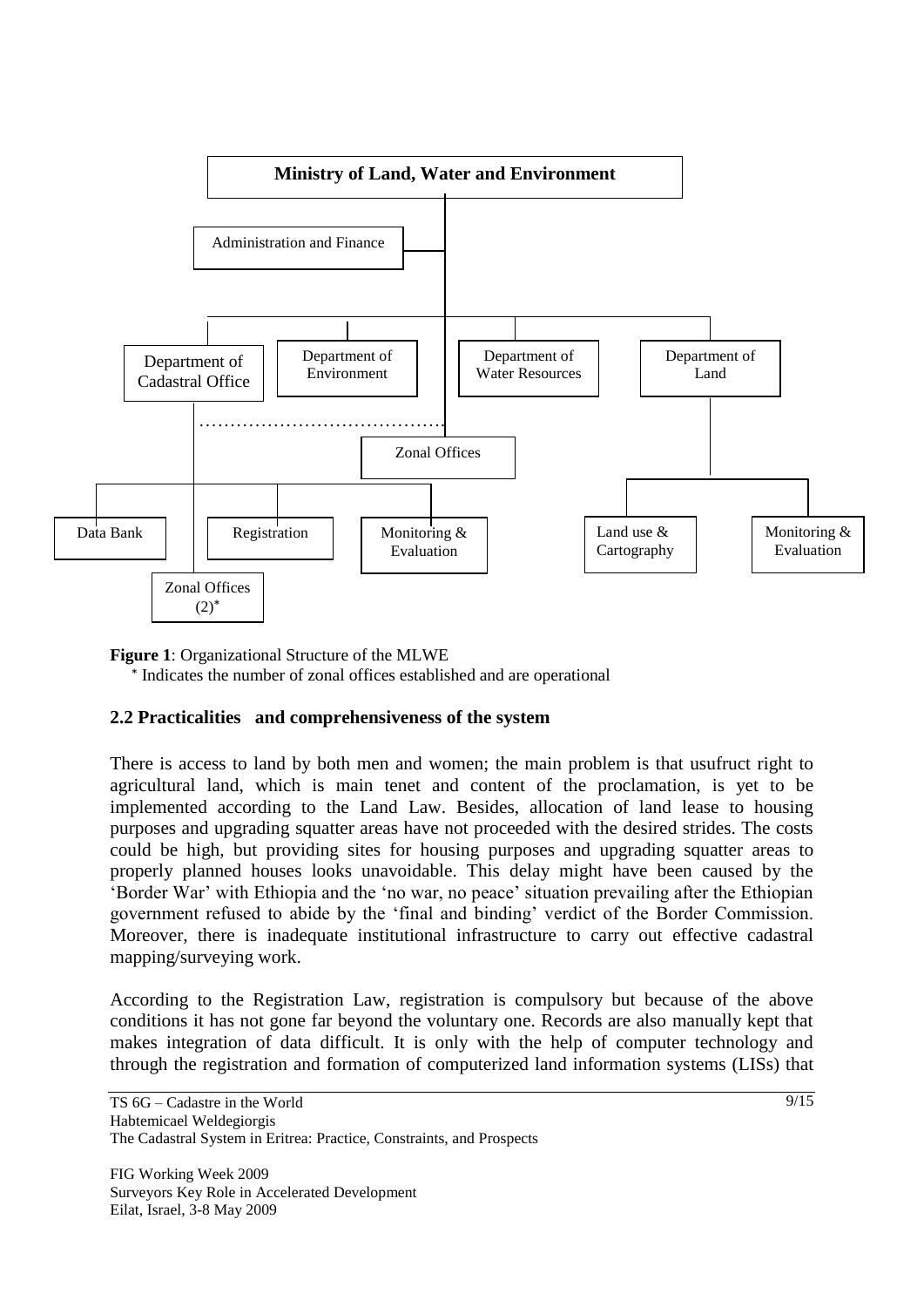reliable information for improved land management could be attained. This offers good opportunities for automation of the cadastre and the creation of LISs; provides better access to information, facilitates data exchange and coordination. With the assistance of UNDP Country office few computers, server, scanner, photocopier and printer were made available, but are inadequate. Computer systems, however, require infrastructure, good maintenance and communications and well- trained operators (Osterberg, 1994, p. 9). Currently the office has established a computerized cadastral system, but without its integral, spatial part. The Office has inadequate capacities to integrate the spatial data with textual data. There are still inadequate human resource capacities to manage and run the system effectively and efficiently. But, the development and management of such a system requires technical knowhow in programming and data base management.

Cadastre is an up-to-date land information system based on a division of land into parcels. It gives information of rights (ownership, usufruct, and lease), transactions of ownership and right, mortgages, etc. Its main mission is to guarantee security of property ownership and right, facilitate proper management of land and buildings contributing towards the objectives of sustainable development. In order to ensure its benefits, a harmonious horizontal relationship with the institutions responsible for land registration, cadastral surveying, building/habitation license, etc. is a prerequisite. The benefits include:

- Guarantee security of ownership or right of use;
- provide credit through mortgaging buildings;
- protect registered state-owned land;
- reduce land disputes and less work for the courts;
- Improve conveyance of property transactions;
- Improve property management;
- Facilitate land lease rent;
- Produce statistical data for management; etc.

The Office of the Cadastre has the following medium and long term objectives:

- To establish a parcel-based multi-purpose cadastre for registering land, rights over land and other immovable property;
- To establish a modern computerized cadastral system.

The strategies pursued to achieve these objectives are:

- Establish and consolidate zonal offices, and develop a simple and efficient cadastral system;
- Develop institutional infrastructure and capacities to manage and sustain the system;
- Introduce and utilize up to date technology for cadastral/land registry systems;
- Develop awareness within the public about the benefits of up to date registers;
- Make the process simple, transparent, less bureaucratic and less costly so as to encourage the public to get used to modern cadastral system;
- Ensure that all land allocations, contractual agreements, transfers, and mortgages are registered in time;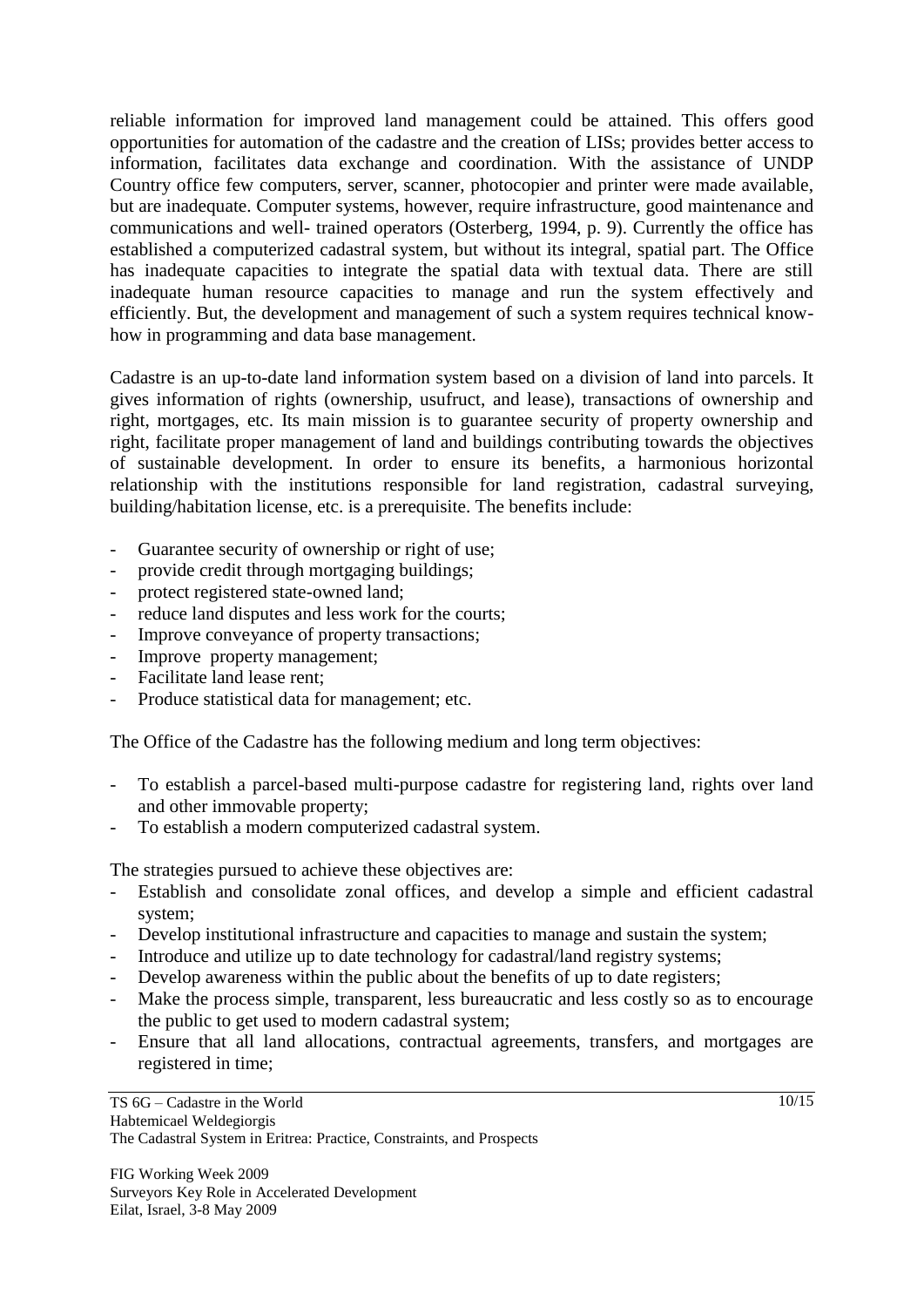- Charge appropriate fees for services rendered and introduce other mechanisms to generate funds for sustainability.

Cadastral systems need to be comprehensive. In countries such as Sweden, Finland, etc. real property formation, mutation, cadastral mapping, registration of real properties, ownership and legal rights, valuation and taxation are all combined within one basic cadastral system whereas in many parts of Europe the cadastre evolved as a support for land taxation (ECE, 1996, p. 4). Here there is a high institutional and resource strength and advantages for integrating and coordinating. However, in Eritrea where there is institutional and resource constraints the need for prioritizing is great. To make this a reality feasibility studies of the objective situation in the cadastral system was made. In the light of realities and findings, the following areas are given priority in the transitional period:-

- Land and immovable property in urban areas;
- Land and immovable property in semi-urban areas;
- Land allocated to *tiesha* houses (residential) around urban areas;
- Land allocated on lease for dwelling, commercial agriculture, and other social purposes.

In the light of the above priorities, objectives and strategies, the Office is working in coordination with the Departments of cadastral surveying/mapping and other partners. The cadastral surveying for registration is being worked by different departments. These departments use different cadastral surveying instruments such as GPS, total Station, etc. The Land Department, for example uses GIS for its spatially referenced system. But such works seriously require harmonious coordination and standardization of work procedures. In the Administration of cadastral data, national standards of data for use and exchange, security and privacy, data protection, and legal liability, etc. are essential.

Then what are the main constraints that hinder the implementation of its plans and activities?

- Inadequate institutional infrastructure to carry out effective organizational activities;
- Gaps in human resource capacities: technical and professional capacities to run and develop the system; and
- Absence of Notary Public or ' real estate agents' in the remaining five *Zobas* (regions) for authenticity of agreement and facilitating fast transactions of property.

A cadastre system should cover the whole country or a definite geographical area and proceed step by step in order to provide the necessary information and benefits. Our cadastral system unlike many others lacks this. Besides, the need of parcel-based LIS for coordination of information, standardization of data and procedures and integration of new data is great. This work needs tireless efforts to materialize. Moreover, there are other institutional constraints that need considerations: appropriate office establishment, and the re-organization of the notaries public in all zonal regions for authenticity of contract and fast transfers of property.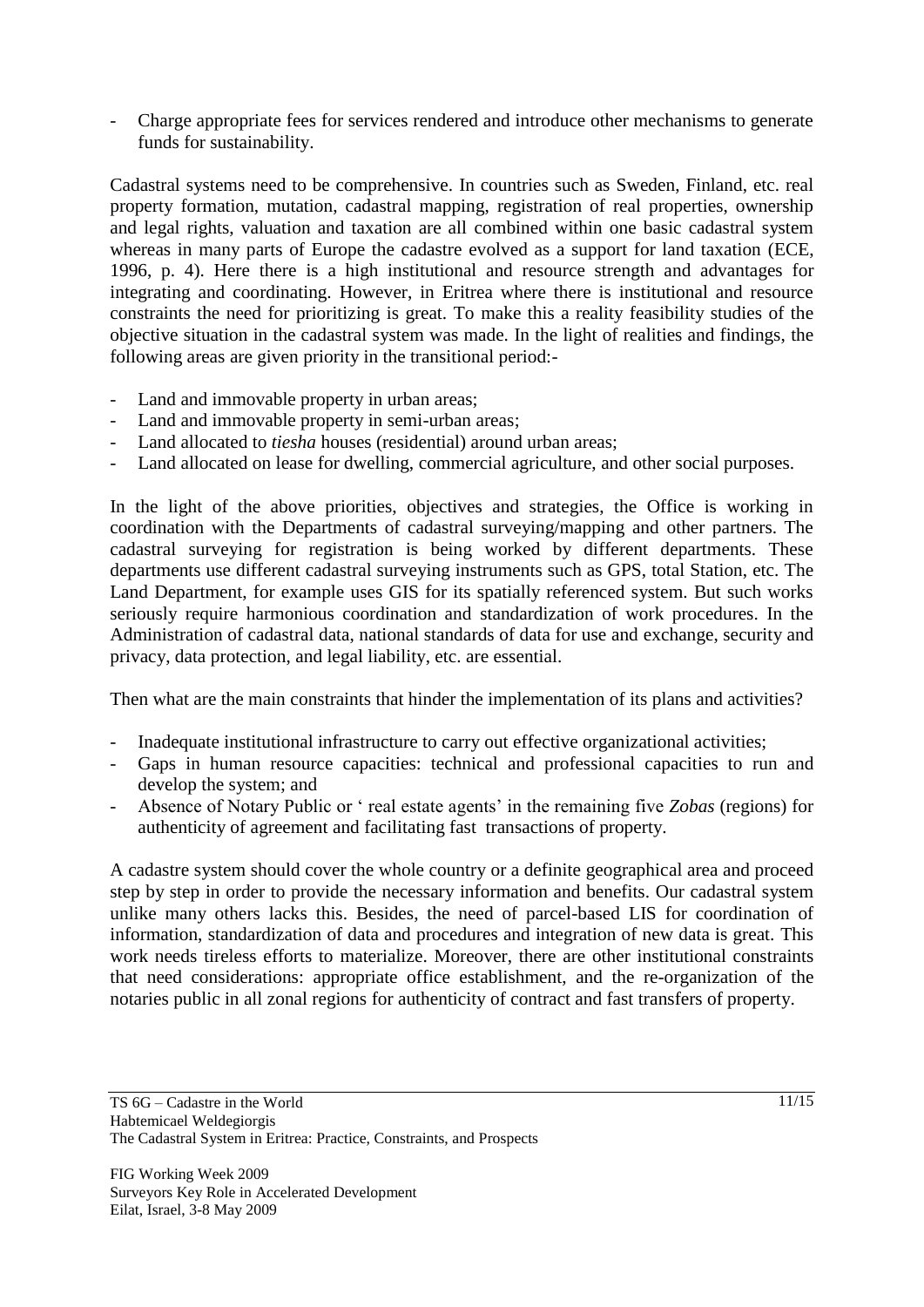#### **3. THE WAY FORWARD**

The German adaptation of a system of titles  $(19<sup>th</sup>$  century), and the Swedish and Finish experiences of developing cadastres and land registers from simple and less costly ways, developing progressively into smoothly operating systems have flexible and progressive approaches (Larsson, 1996, p. 39). Given the meager resources of poor countries like Eritrea, the developed European system in general, and the Swedish system in particular, a progressive system that evolved gradually and has gone the furthest in the cadastral automation relative to other countries seems to throw an insight for learning creatively.

In Eritrea, the conceptual understanding of the cadastral system needs to further develop in the medium and long –term strategies. It needs to go forward to implement comprehensive cadastral system learning from other countries' experiences and best practices. A more realistic and pragmatic approach to our cadastral system is needed. Currently, it is neither a core component of the land administration system nor has a strong link between land administration and objectives of sustainable development. It should sooner than later develop step by step following the 'progressive cadastre' approach into a cadastre having comprehensive coverage to 'automated' cadastre (Larsson, 1996, p.39). This could possibly be achieved faster through cooperation with partners that could enhance the needed institutional infrastructural building efforts.

Cadastral/land registry systems of Europe, for example are strongly influenced by the concept of land information that have multiple uses, automation, geocodes and digitization, and conversion of land related information into spatial systems (Larsson, 1996, pp. 35-6). As land information is a basis for planning development and control of land resources, the only option left is to follow that way. However, it is not an easy way: institutional capacity needs to be improved to meet the medium and long term needs of the Office. Capacity building should be seen 'comprehensively in the wider context of developing institutional infrastructures' addressing the 'societal, organizational, and individual levels' (Enemark, 2003, p. 4) for sustainable implementation of land and cadastral policies.

Cadastral surveying work is a key in the development of cadastral/land registry systems. Such work requires either a central agency responsible for control, coordinating and standardizing these works or is integrated with the cadastral/land registry systems. Standardization is a key to developing national cadastral system, computer networking and data exchange arrangements.

Our cadastral system charges fee for registration and other related services provided, but are inadequate to develop and run the system. It is heavily dependent on government funds; but this should not continue indefinitely. With the development of the system, it needs to upgrade the existing system of service fees and introduce other marketing mechanisms to ensure its sustainability.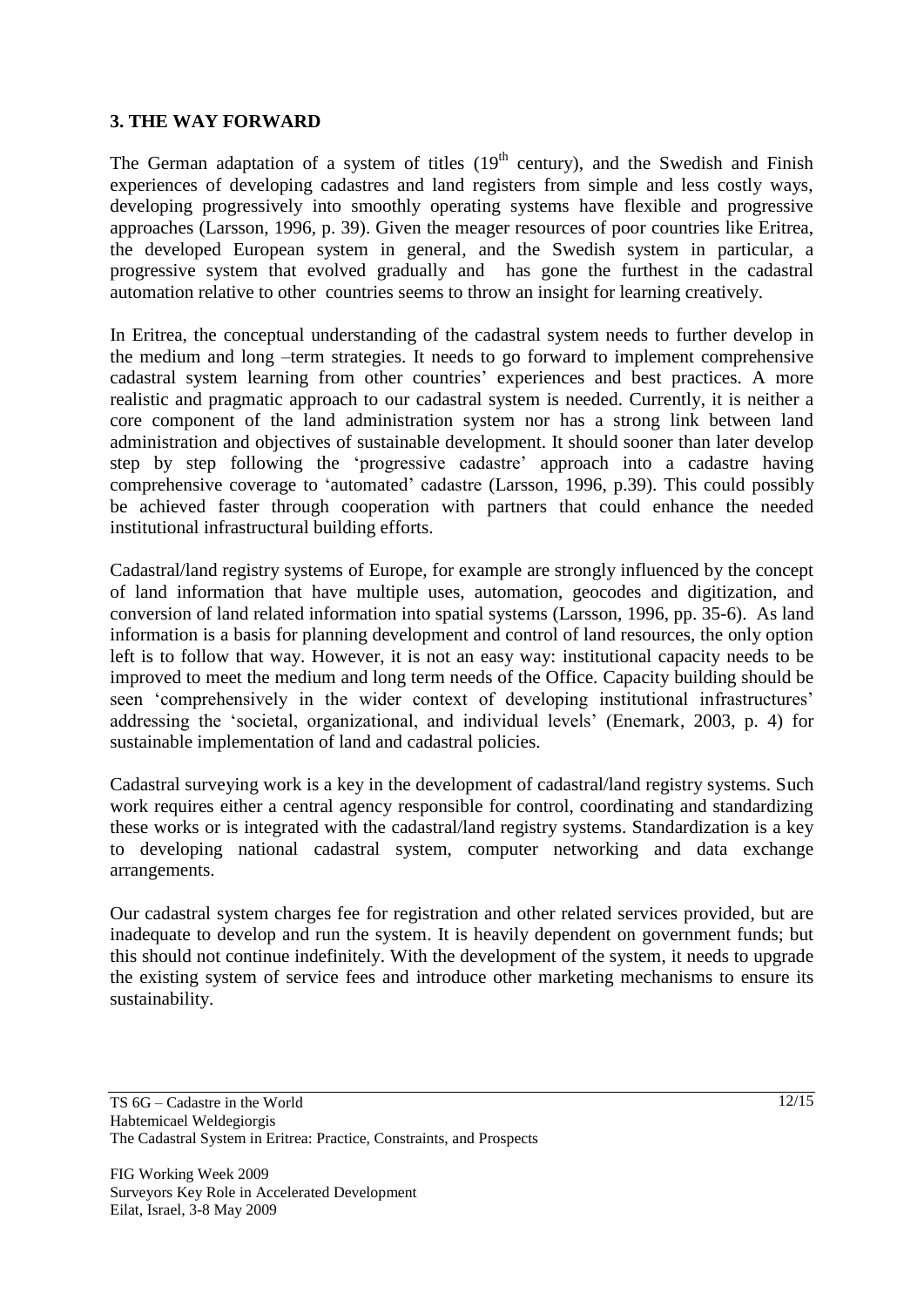# **4. CONCLUDING REMARKS**

There is a saying 'a journey of one thousand kilometers begins with one step'. The Eritrean cadastral system, though has a tradition of more than a century, it is still in its infant stage. It is incomprehensive and its computerized cadastral system not yet integrated; its most important integral part, the spatial part. Sooner than later this has to be done. It is not a choice to be made but a must that has to be done by a country to properly manage land and its resources and fit within the global economy competitively.

The 'progressive cadastre' that goes step by step to a national coverage and automation is a good approach that has to be followed. However, institutional infrastructural buildings efforts demand seriousness of purpose and resource. Besides, gaps in human capacity are required to be upgraded with appropriate education and training for efficient and effective functioning. The success of cadastral systems depends heavily on competence and technical know- how of staff. Hence, these works demand serious commitment by the Office as well as higher authorities**.** It is only through these efforts that a modern computerized cadastral system could be established and developed.

Other countries' experiences also show that the success of cadastral systems depends neither on its laws nor on its technical complexity. It heavily depends on whether it protects land and property rights, facilitates fast and efficient transfer of rights and ownership and is up-to-date. Guaranteeing this is imperative.

# **REFERENCES**

Enemark, S. (2003) Capacity Building for developing sustainable Land Administration Infrastructures, Paper presented at WPLA/FIG Workshop Athens, 28 -31 May 2003

Economic Commission for Europe (ECE) (1996) Land Administration Guidelines, United Nations, New York and Geneva

Government of Eritrea (GoE) (1994) Macro Policy, Asmara, Eritrea

GoE (1994) Proclamation NO. 58/94: A Proclamation to reform the system of Land Tenure in Eritrea, Asmara, Eritrea

GoE (1997) Proclamation NO. 95/1997: A Proclamation to Provide for the Registration of Land and Other Immovable Property, Asmara, Eritrea

GoE (1997) Legal Notice NO. 31/1997: Regulations for the Distribution and Administration of Land, Asmara, Eritrea

Larsson, G. (1996) Land Registration and Cadastral Systems, Longman Malaysia, CLP Economic Commission for Europe (1996) Osterberg, T. (1994) Cadastre: A Land Information System, Swedesurvey –Gavle, Sweden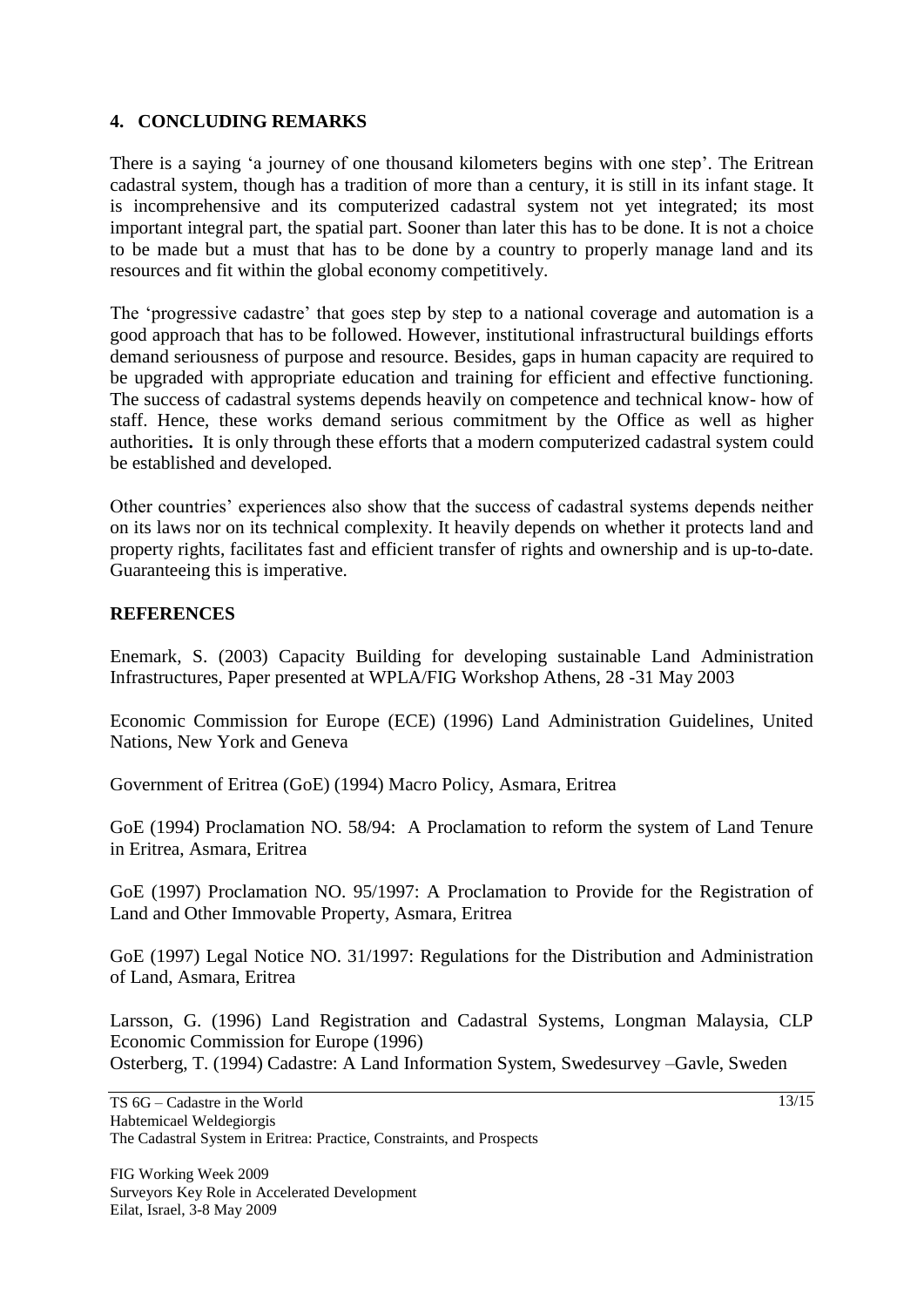Swedesurvey (17 August- 25 September 1998) Real Property and Land registration in Sweden, Gavle, Sweden

Swedesurvey (17 August- 25 September 1998) Land Management in Sweden: Development and Management of Cadastral and Land Information Systems (LISs), Gavle, Sweden

Weldegiorgis, H. (1998) the Development of Cadastral and LISs in Eritrea, a Country Report to the Development and Management of Cadastral and LISs, Gavle, Sweden

Weldegiorgis, H. (2007) Cadastral Office: Historical Background, Work Guidance and Procedure, Cadastral Office, Asmara, Eritrea

Weldegiorgis, H. (2008) Cadastral Policies, Objectives and Strategies, Cadastral Office, Asmara, Eritrea

Wikipedia (2009) The Free Encyclopaedia, en.wikipedia.org/wiki/Asmara

World Book Encyclopaedia (1994) the World Book Encyclopaedia, N-O Volume 14, World Book, Inc., Chicago

#### **CONTACTS**

Habtemicael Weldegiorgis (M Sc., Dev. Mgn't) Director General Cadastral Office Ministry of Land, Water and Environment (MLWE) P. O. BOX -976 Asmara ERITREA Email: [hweldegiorgis@yahoo.com](mailto:hweldegiorgis@yahoo.com) Tel: + 291-1-124253 (Office), + 291- 1- 202414 (Res.) Fax: + 291- 1- 116381(Off)